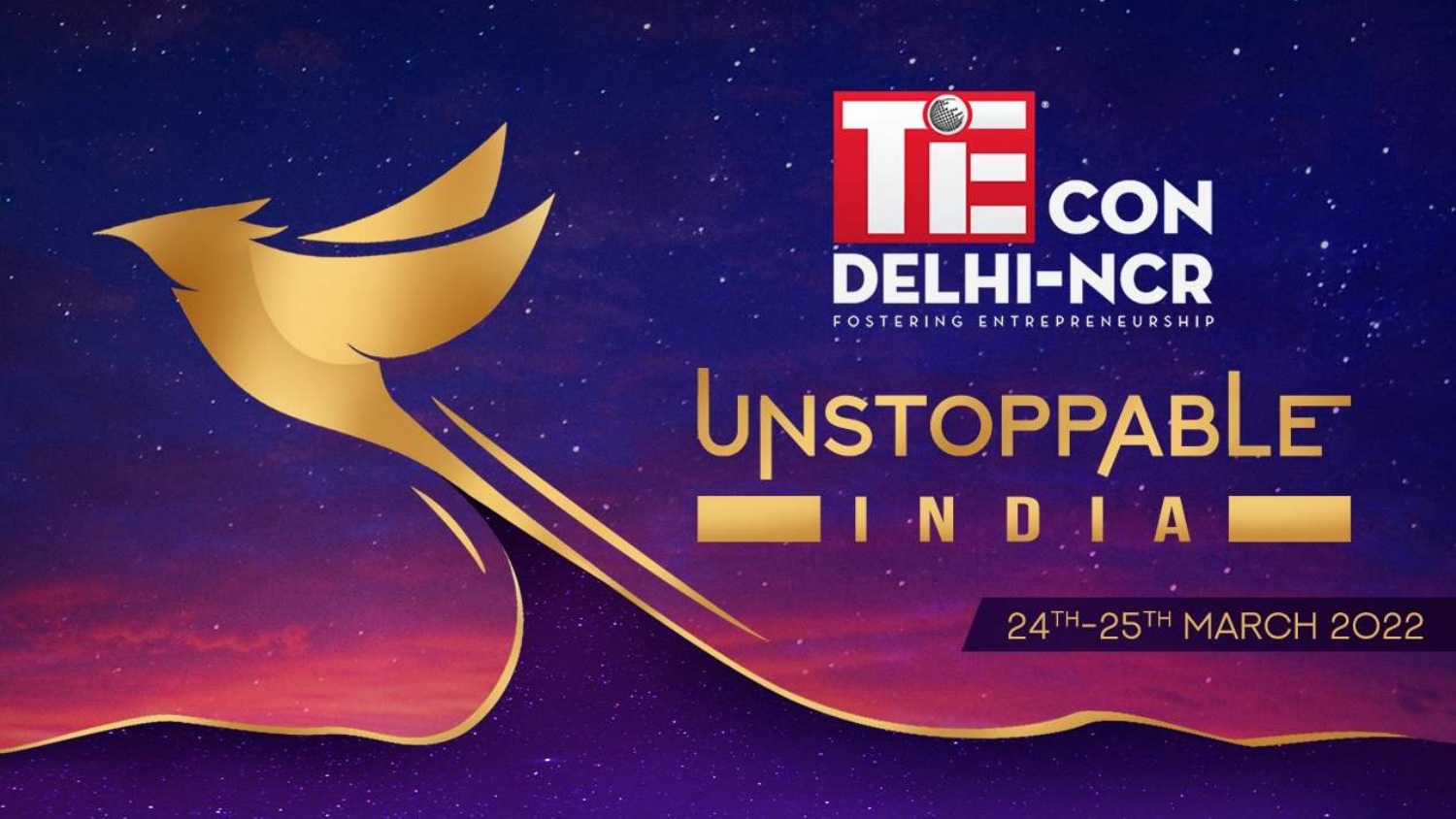



# Catch the Makers and **Leaders of Tomorrow**

Global hub to catch the maximum number of Startups and Entrepreneurs in one place.

#### **TiEcon Delhi 2022: The Advantage**

#### **Attendees**

Entrepreneurs | Investors | Influencers | Startups | Tech Innovators | Early Adopters | Professionals | Policy Makers | Academicians | Students



#### **Impact**

Massive Startup Community | Pre and post event via Social Media | Startup Media | National and International footprint

# 01 **Content**

Inspiring content | Practitioner's perspective | Engaging formats | Multiple unique programs | Unique Delivery | Trends & Technologies Relevant learnings



02

Entrepreneurs | Investors | Influencers | Startups | Tech Innovators | Early Adopters | Professionals | Policy The format is of High Touch | Open Access | Interactive | Customised | Networking| Academicians | Students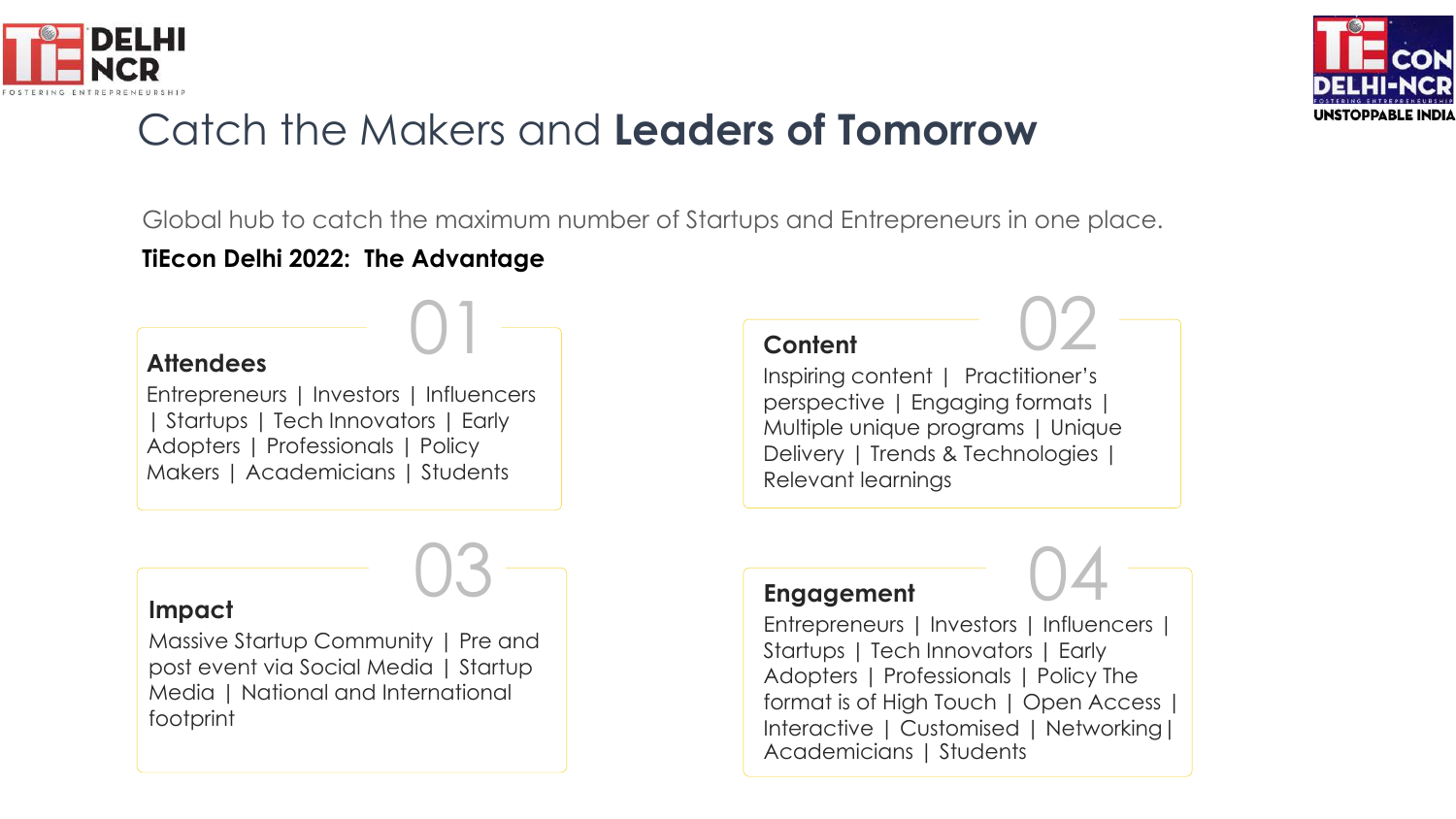



# **Unstoppable India TiEcon Delhi 2022 Co-Chairs**

**24, 25 March 2022**



**Aditya Berlia**  Co-Promoter Apeejay Stya and Svran Group



**Priya Rajan**  Managing Director Silicon Valley Bank



**Sandeep Sinha** Co founder & Managing Partner Lumis Partners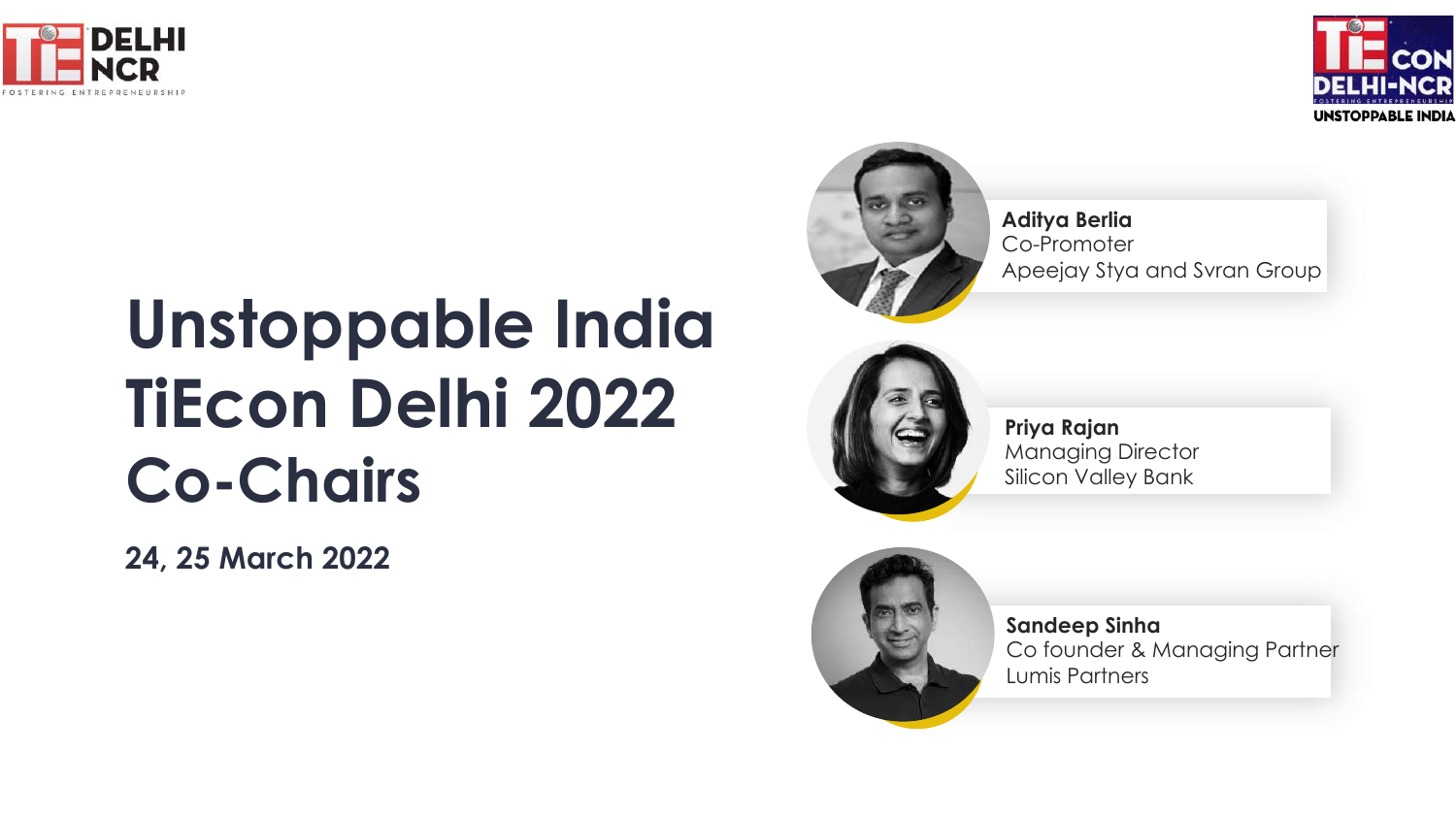

## TiEcon Delhi 2022 - **Core Committee**





**Aakriti Bhargava**  CEO & Co Founder, Wizikey



**Aditya Ghosh**  Board Member **Fabindia** 



**Alok Bansal** Co-Founder & CFO Policy Bazaar



Indifi

**Arun Seth** Mentor & Investor



**Arvind Singhal,**  Chairman, Technopak



**Atul Dhawan**  Partner, Deloitte Touche Tohmatsu India LLP



**Atul Nath** Founder & MD, Candid Marketing

**Bobby Bedi** MD, Kaliedoscope **Entertainment** 



**Deep Kalra** Founder & Executive Chairman, MakeMyTrip





**Alok Mittal** MD,

**Technologies** 



**Dev Khare**  Partner, LSIP



**Dinesh Agarwal**  MD Indiamart



**George Ettiyil** Senior Director Sales, South Asia, Lufthansa



**Gita Dang** Founding Director, Talent Advisory



**Lathika Pai**  Country Head, Microsoft – VC & PE Partnerships



**Madhurima Agarwal Director** Engineering, Netapp Excellerator



**Neha Singh**  Co-Founder Tracxn



**Padmaja Ruparel** President & Founding Partner, IAN & IAN Fund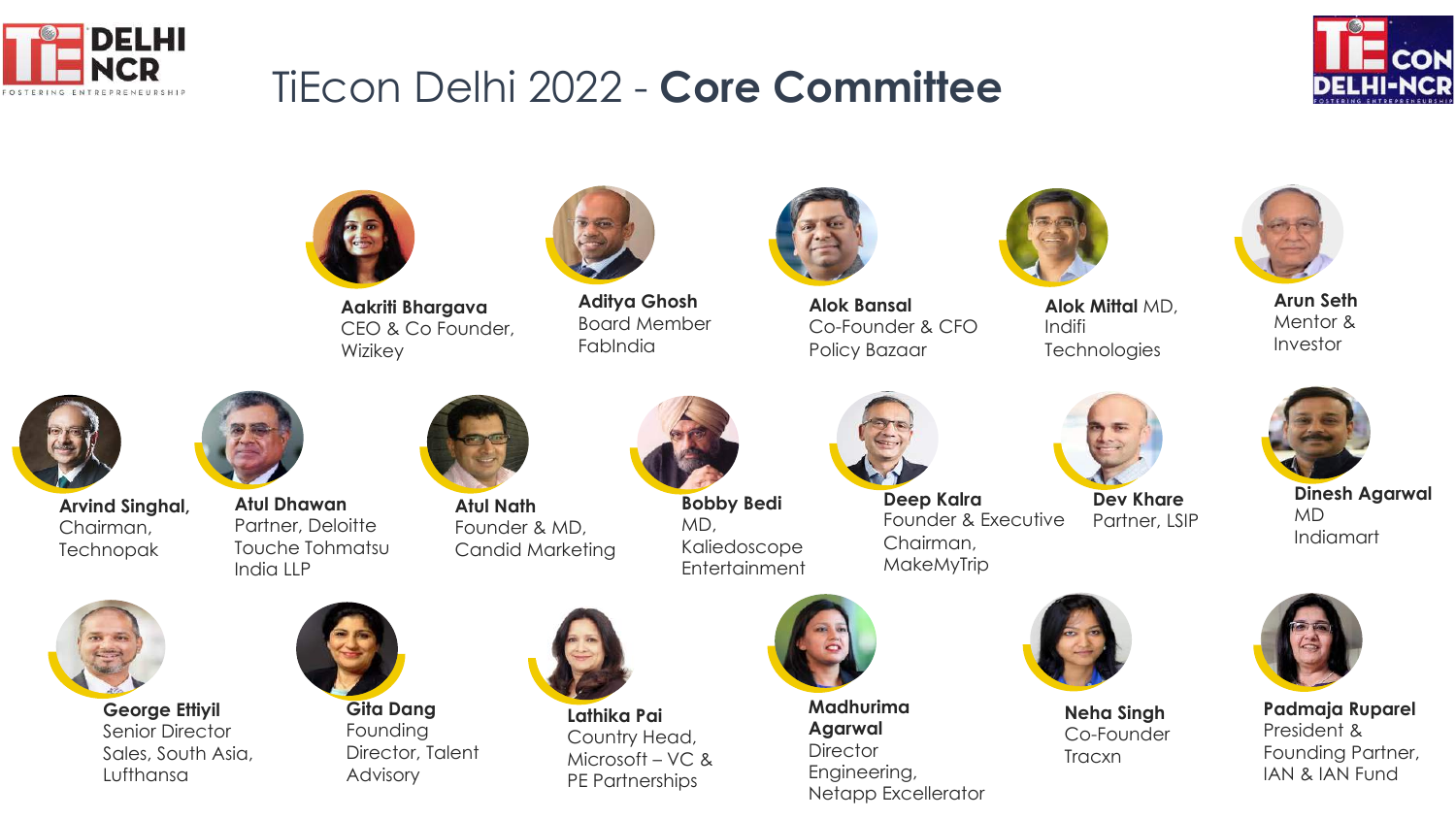

## TiEcon Delhi 2022 - **Core Committee**





**Pawan Gadia** CEO Ferns n Petals



**Pradeep Gupta**  Chairman & MD Cybermedia Group



**Pramod Bhasin**  Chairman, Clix Capital



**Priyanka Gill**  Co Founder MyGlamm



**R Satyanarayanan**  Founder & Chairman, CL Educate



**Rajan Anandan**  MD, Sequioa Capital



**Raman Roy** Chairman & MD, **Quatrro** 



India

**Ravi Kanniganti** Director & Head Innovation,

**Corporation** 

**Shweta Rajpal Kohli Srikant Sastri**

Sequoia Capital

Head - Public Policy Chairman, i3G Advisory



**Target** 



Network – President

**Ritu Verma** Co Founder & MD Ankur Capital



**Sakshi Vij** Founder & CEO/ED Carzonrent/ Myles



**Sruthi Kannan** Head - CISCO LaunchPad



**Saloni Malhotra** Vice President Paytm Mini App



**Subinder Khurana Subinger Knurand Vikram Gupta**<br>StoryProcess **Equader 8 MD** 



**Sanjeev Bikhchandani**  Founder & Exec Vice Chairman,



Founder & MD, Ivycap Ventures



**Dr Saurabh Srivastava** Chairman Emeritus, TiE Delhi - NCR



**Vani Kola** MD, Kalaari **Capital** 







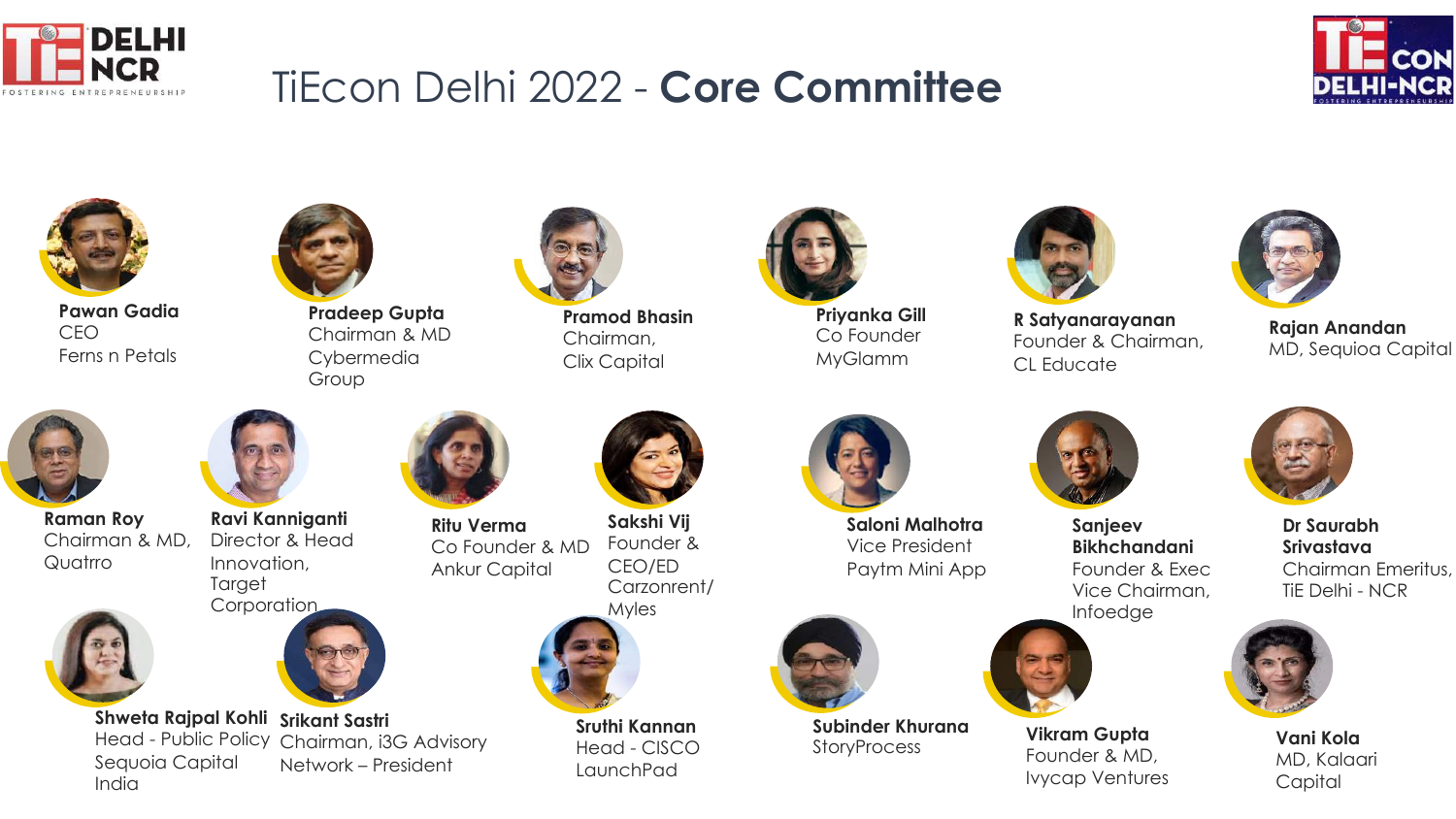

The most Prominent Names in Technology, Business, Leadership & Entertainment



**Satya Nadella**  CEO **Microsoft** 



**Sadhguru Jaggi Vasudev**







**Travis Kalanick** Founder, Uber

**Dhiraj Rajaram** Founder & CEO MuSigma



**Uday Kotak** Executive Vice Chairman, Kotak



**Vijayshekhar Sharma** Founder & CEO, PayTM

Israel

**Harsh Jain**  CEO & Co-Founder, Dream<sub>11</sub>

**Diya Mirza** Actor,

UN Environment



Goodwill Ambassador **Turakhia** Media.net



**Suresh Prabhu**  Min. of Industry and Commerce, Govt. of India



**Warrior** CEO of US, **NextEV** 

> **Sanjay Nayar** CEO, KKR



**Alia Bhatt** Actor

**UNSTOPPABLE INDIA** 

**Deep Nishar** MD, SoftBank



**Vani Kola** MD, Kalaari **Capital** 



**Arnab Goswami** MD, Republic TV



**Navroz Udwadia**  Co Founder & **Partner** Falcon Edge **Capital** 



**Sangita Reddy** Joint Managing Director, Apollo Hospital Group



**Falguni Nayar** CEO, Nykaa **Yossi Vardi** Israeli Investor & Entrepreneur,



**Vineet Rai** Founder, Aavishkaar Intellecap Group



**Tim Draper** Founder Draper Associates & DFJ





**Kishore Biyani** CEO, Future Group





**Rishad Premji** Chief Strategy Officer Wipro Ltd





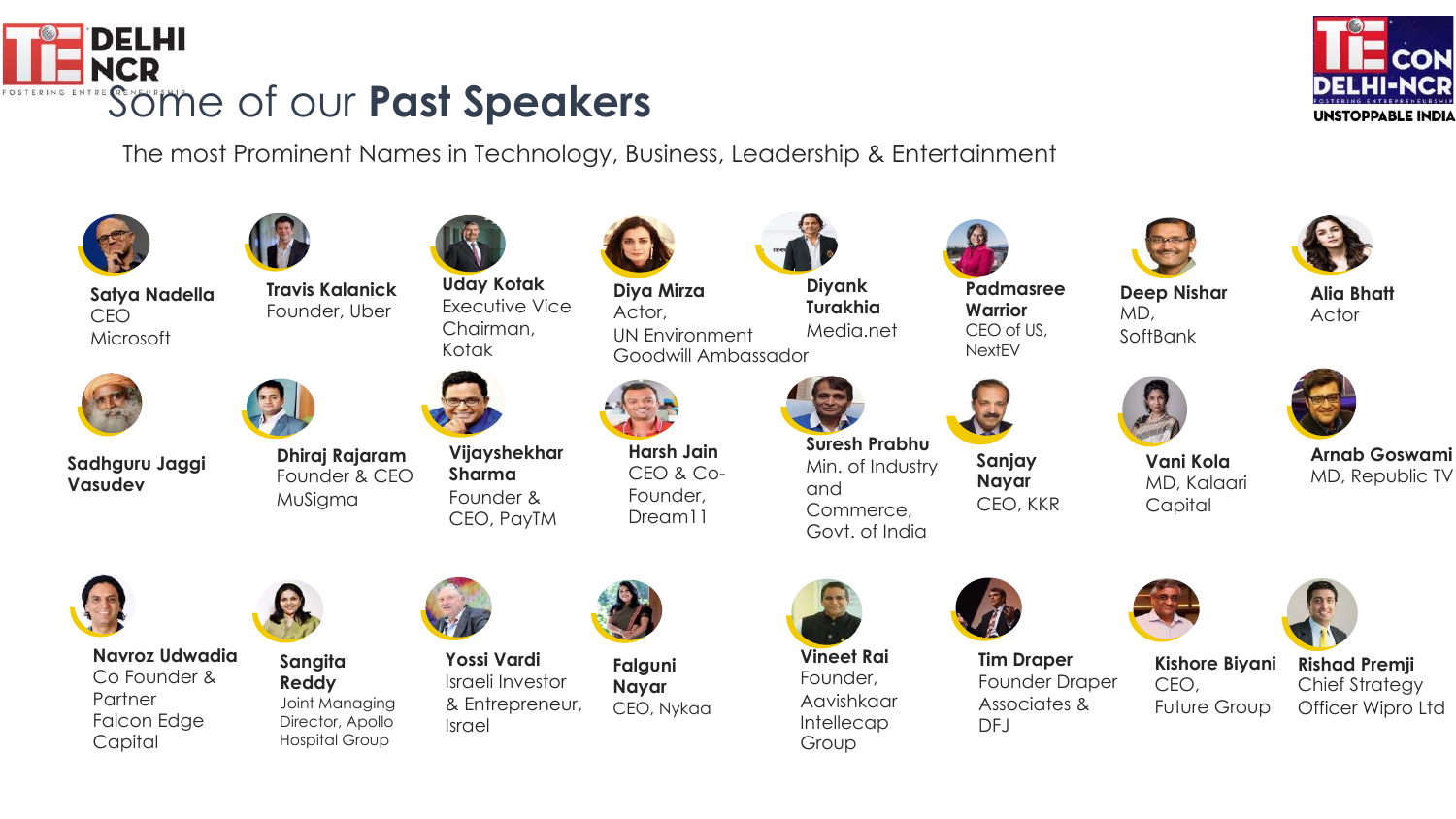



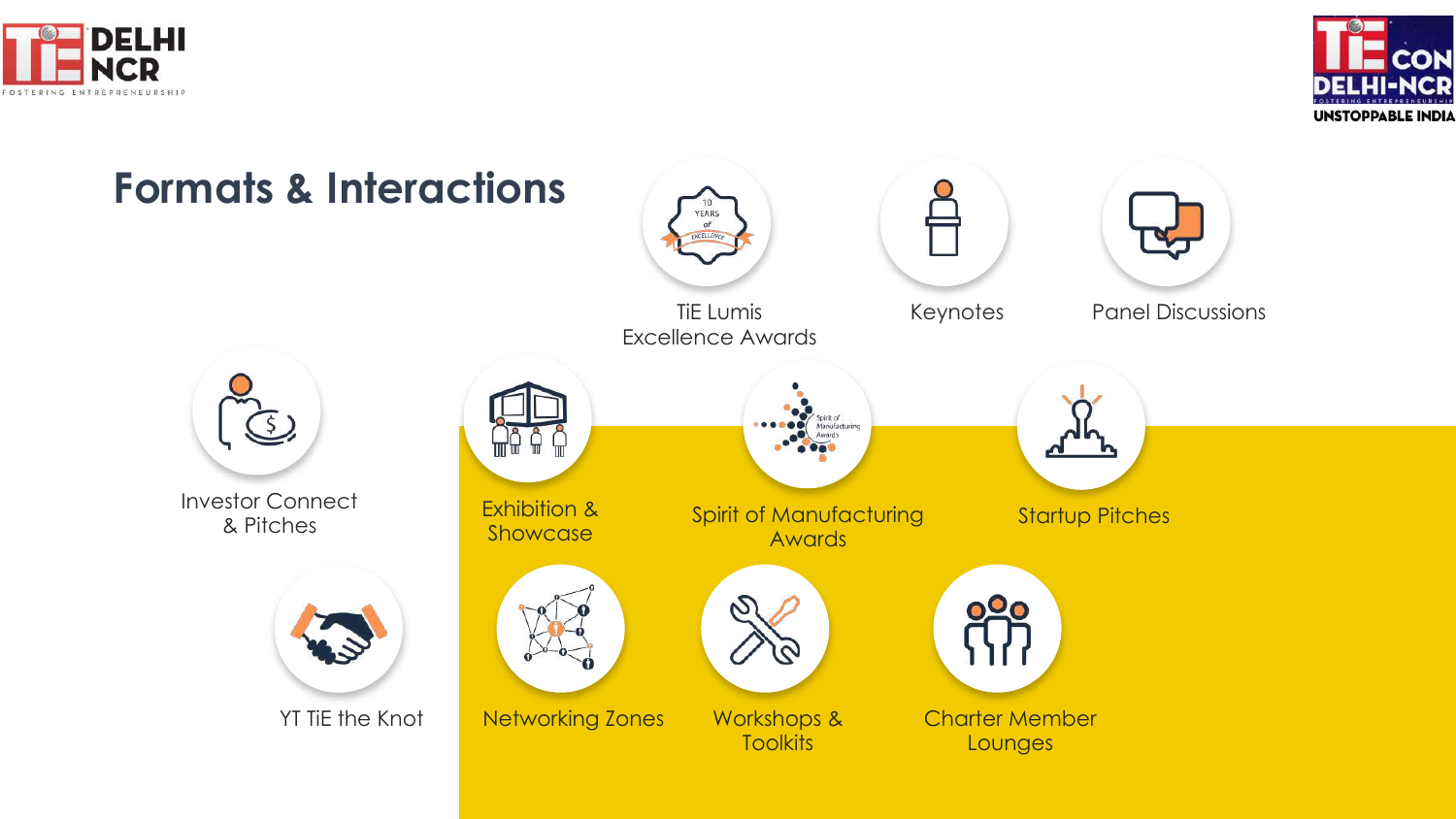



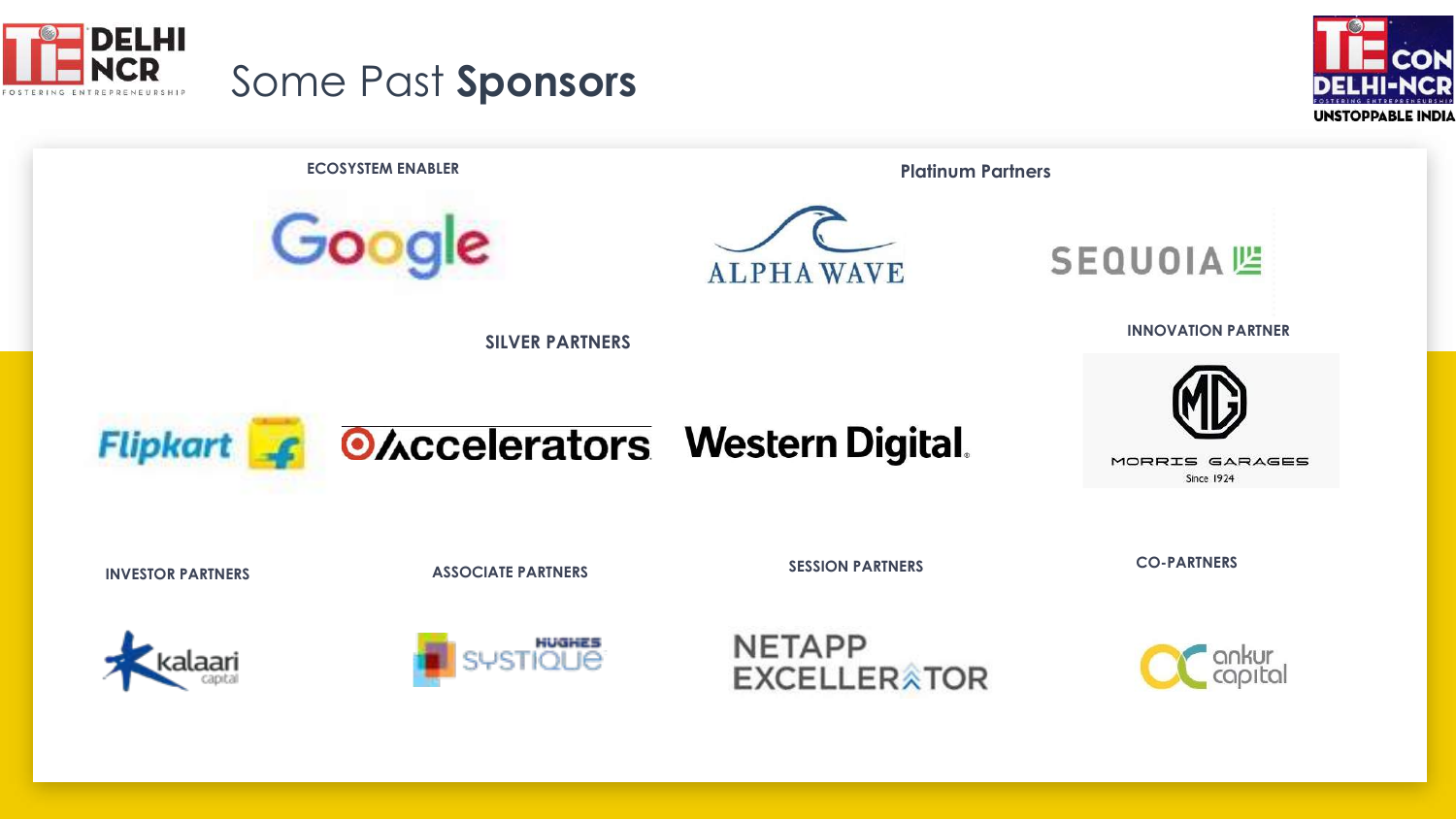



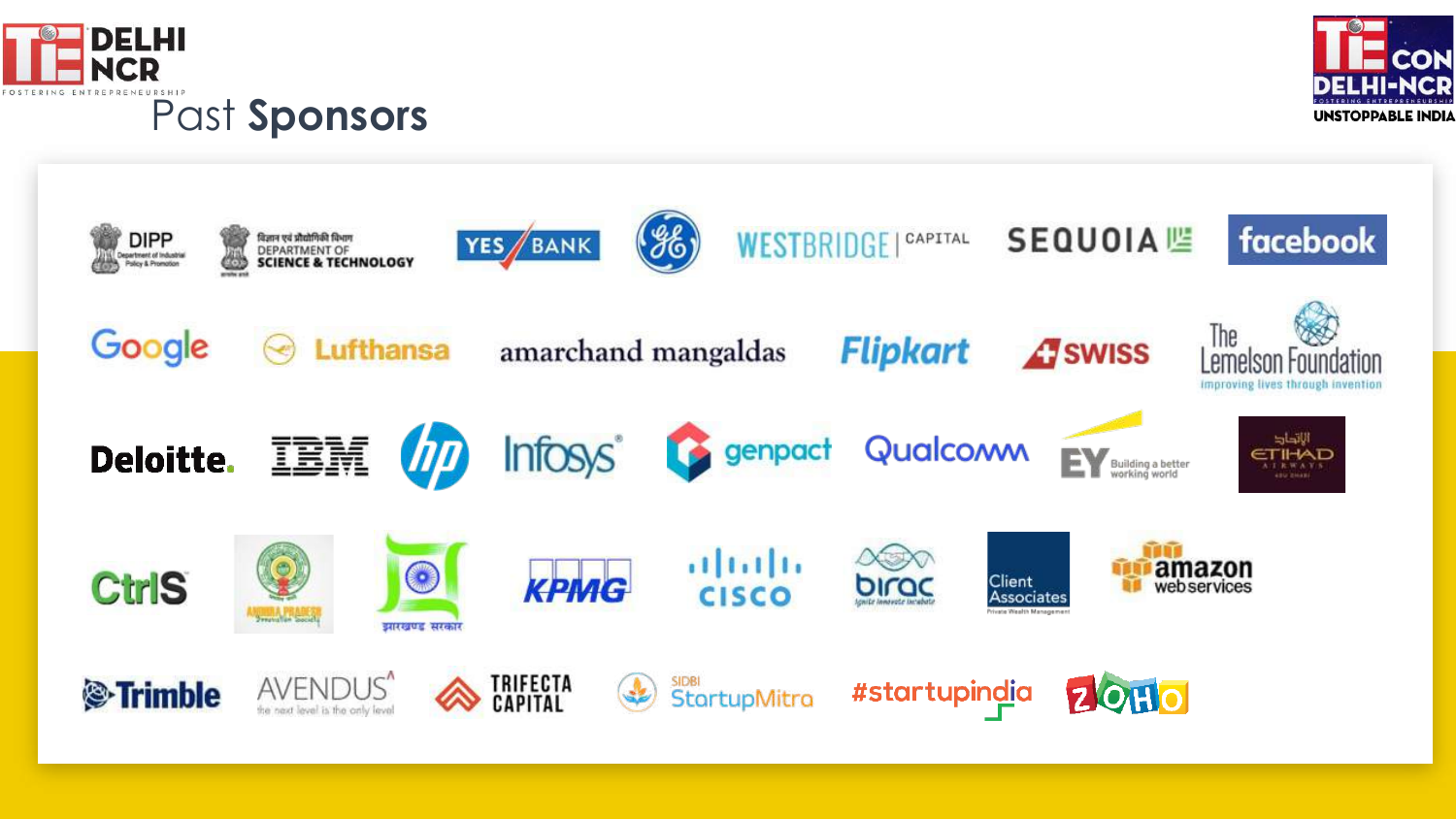

# Partner with TiEcon Delhi - NCR

During the months since the lockdown, online events hosted by TiE have attracted over 100,000 participants. Backed by over 20 years of consistently successful events attended by thousands of people, TiE Delhi-NCR, has been at the forefront of startup engagement.

#### Global Speakers | International Perspectives | Reach Across Borders

#### **Brand Building & Visibility –** Pre, While and Post event

#### Logo presence on

- Fvent Website
- § In all Marketing Collaterals
- § On the Event Platform
	- Before and While the event
- § Social Media Gratitude and more
- § On Event Report

#### **Thought leadership**

Stay ahead of the curve as TIE gives you the opportunity to connect with the crème de la crème along with the ability to captivate and audience with your ideas.

- Be a speaker
- § Run a workshop
- § Host a virtual Lounge

#### **Networking**

- § Engage the audience with your product/ offering LIVE - Showcase at a Virtual Booth – Meet, Share Info, Show Video
- § Attract great talent for your venture
- § Generate feedback from customers/ users

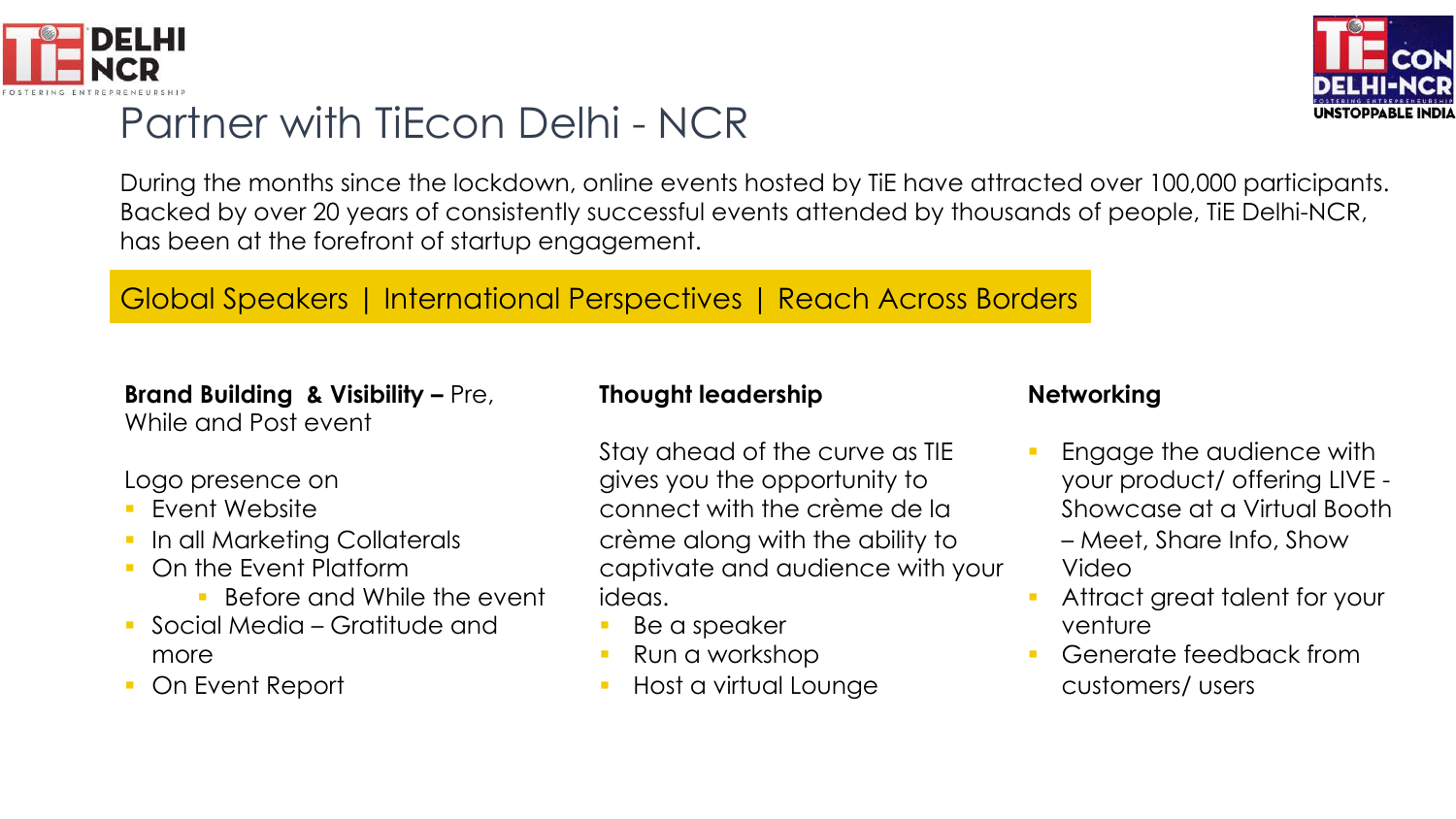

## Branding opportunities @TiEcon Delhi - NCR

Virtual Auditorium Virtual Lobby











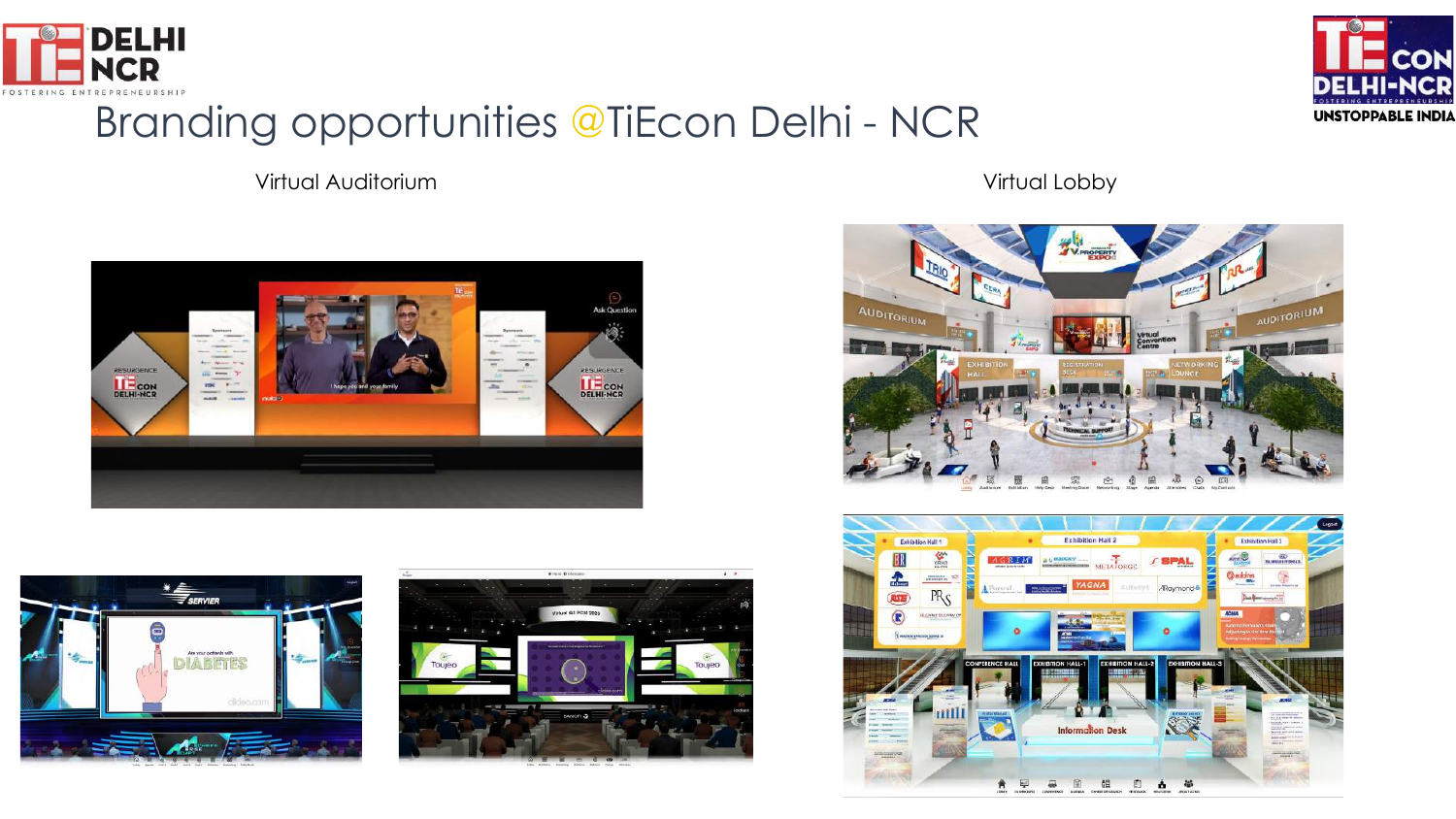



# Partnership Benefits at TiEcon Delhi - NCR

|        |                                   | Platinu        |                   |                |                 |          |                     |         |         |
|--------|-----------------------------------|----------------|-------------------|----------------|-----------------|----------|---------------------|---------|---------|
|        |                                   | m              | <b>Gold</b>       | Silver         | <b>Track</b>    | Investor | Associate           | $Co-$   | Session |
| Stage  | <b>Option</b>                     | <b>Partner</b> | Partner           | <b>Partner</b> | Sponsor Partner |          | Partner             | partner | Partner |
| Value  |                                   |                | 25 Lakhs 20 lakhs | $ 15$ Lakhs    | 10<br>Lakhs     |          | 7.5 Lakhs 7.5 Lakhs | 5 Lakhs | 5 Lakhs |
| Pre    | Logo on Event Website             | Yes            | Yes               | Yes            | Yes             | Yes      | Yes                 | Yes     | Yes     |
| Pre    | Logo in all emailers              | Yes            | Yes               | Yes            | Yes             | Yes      | Yes                 | Yes     | Yes     |
| Pre    | Logo in social media posts        | Yes            | Yes               | Yes            | Yes             | Yes      | Yes                 | Yes     | Yes     |
| Pre    | Logo in Registration mail         | Yes            |                   |                |                 |          |                     |         |         |
| During | <b>Branded Track</b>              |                |                   |                | Yes             |          |                     |         |         |
| During | <b>Branded Session</b>            |                |                   |                |                 |          |                     |         | Yes     |
| During | Stage Time/ Speaker Opportunity   | Yes            |                   |                |                 |          |                     |         |         |
| During | <b>Parallel Session</b>           | Yes            | Yes               |                |                 |          |                     |         |         |
| During | Sponsor Booth                     | Yes            | Yes               | Yes            | Yes             | Yes      |                     |         |         |
| During | Special Meeting Room              | Yes            |                   |                |                 |          |                     |         |         |
| During | <b>Branded Social Lounge</b>      | Yes            | Yes               |                |                 | Yes      |                     |         |         |
| During | Sponsor Your Offers/ Broadcast    | Yes            | Yes               | Yes            | Yes             | Yes      |                     |         |         |
| During | Video during breaks               | Yes            | Yes               |                |                 |          |                     |         |         |
| During | Speaker slot for key sponsors     | Yes            |                   |                |                 |          |                     |         |         |
| Post   | Logo in Feedback email            | Yes            | Yes               |                |                 |          |                     |         |         |
| Post   | Logo in event report              | Yes            | Yes               | Yes            | Yes             | Yes      | Yes                 | Yes     | Yes     |
| Post   | Video Ad/Logo in Event Recordings | Yes            |                   |                |                 |          |                     |         |         |
| Post   | Sponsor Kit                       | Yes            | Yes               | Yes            | Yes             |          | Yes                 |         |         |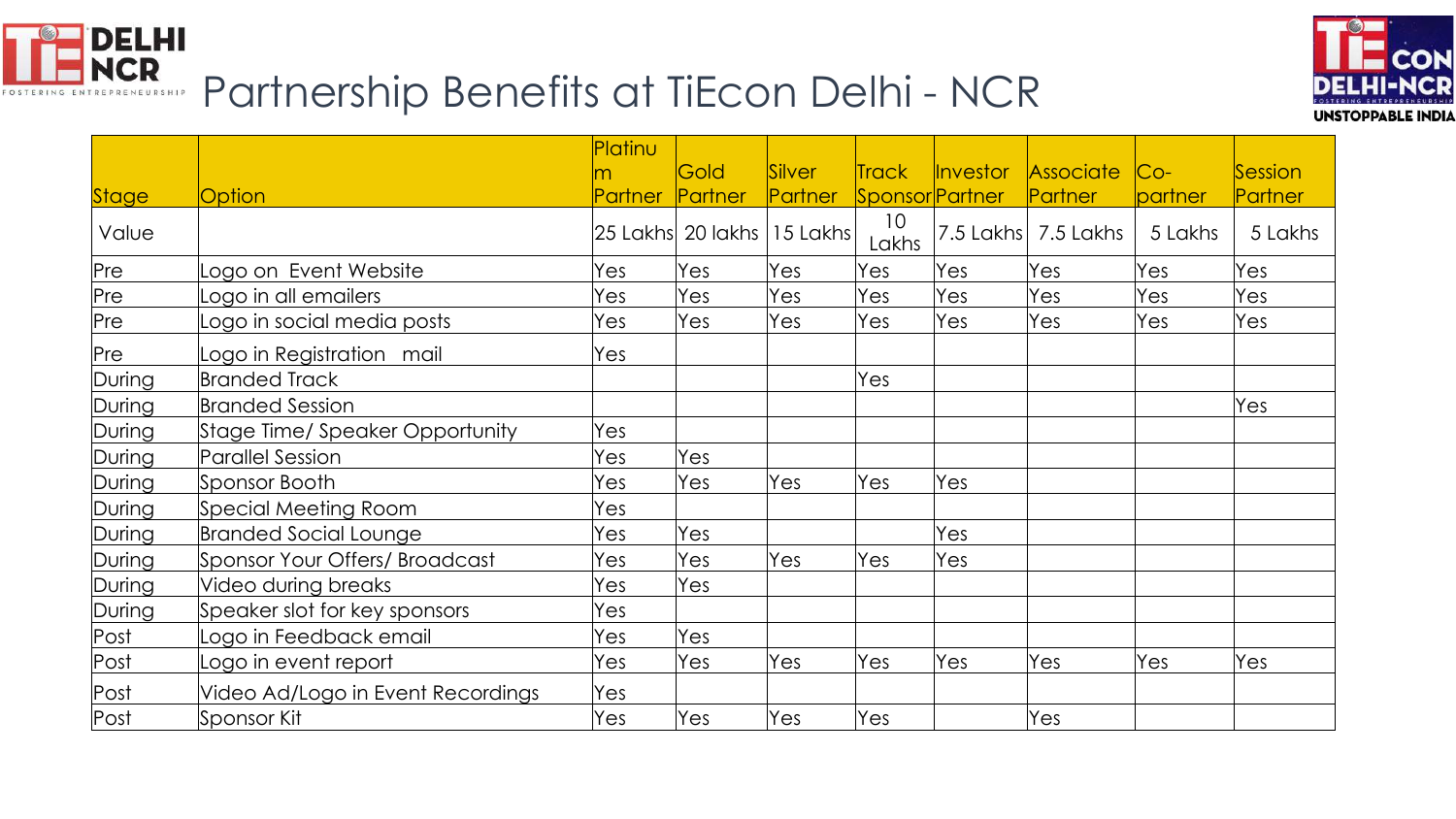

# Other Branding Options @ TiEcon Delhi - NCR

- § Engage the audience with your product/ offering Virtual LIVE
- **Make LIVE pitches to delegates**
- Virtually interact with and generate feedback from customers/ users
- **Garner visibility through LIVE tweet-ups**
- § Build mindshare through your association with Resurgence TiEcon Delhi **NCR**

#### **OPTIONS**

- ü Own a Virtual Booth @ INR 50K
- Run your Company Video @ INR 35K
- Share your Company Literature/ Brochure @ INR 25k

#### Booths in Virtual Exhibit Area





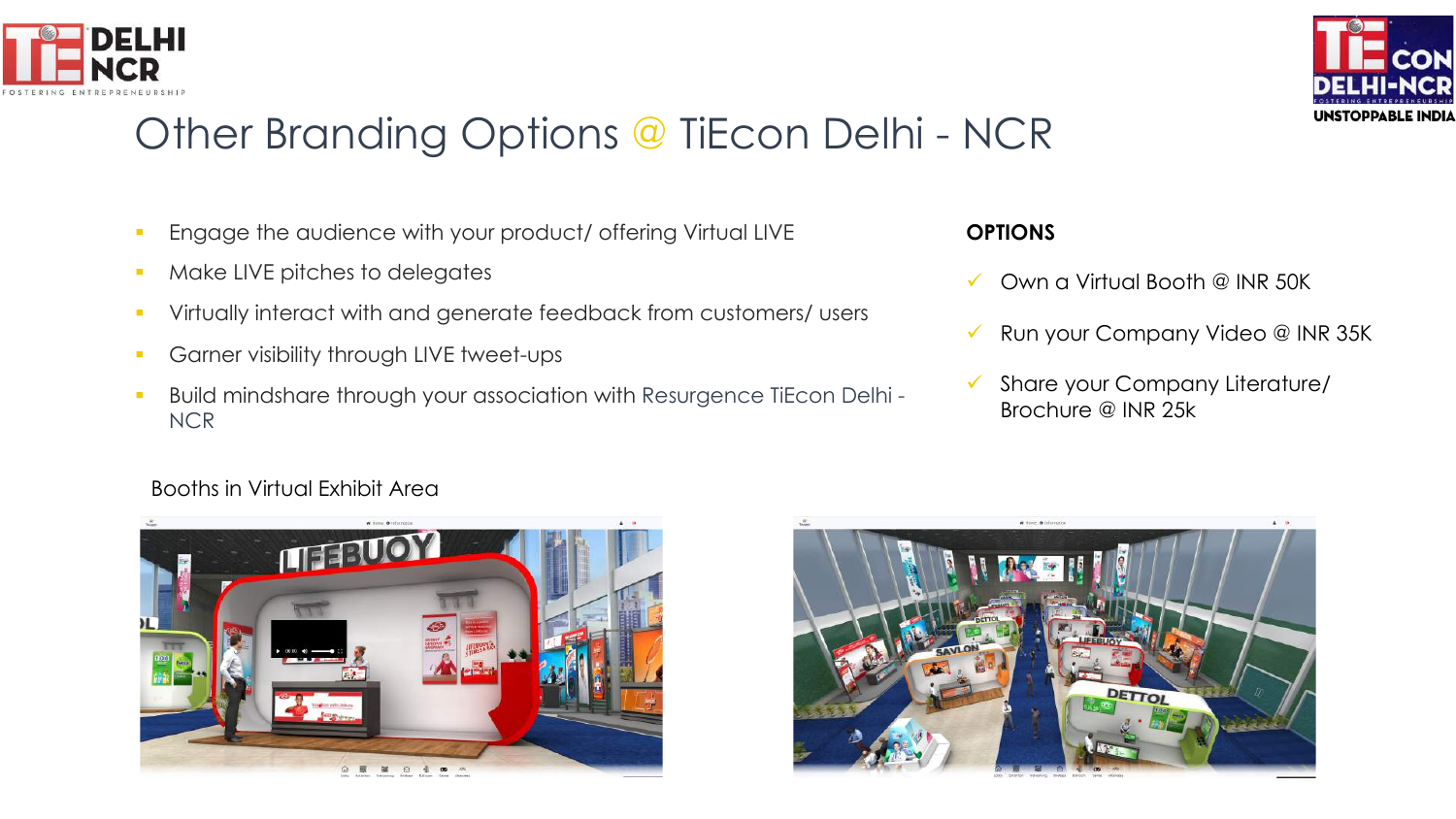



# TiE & its evolution **Since 1992 and growing**